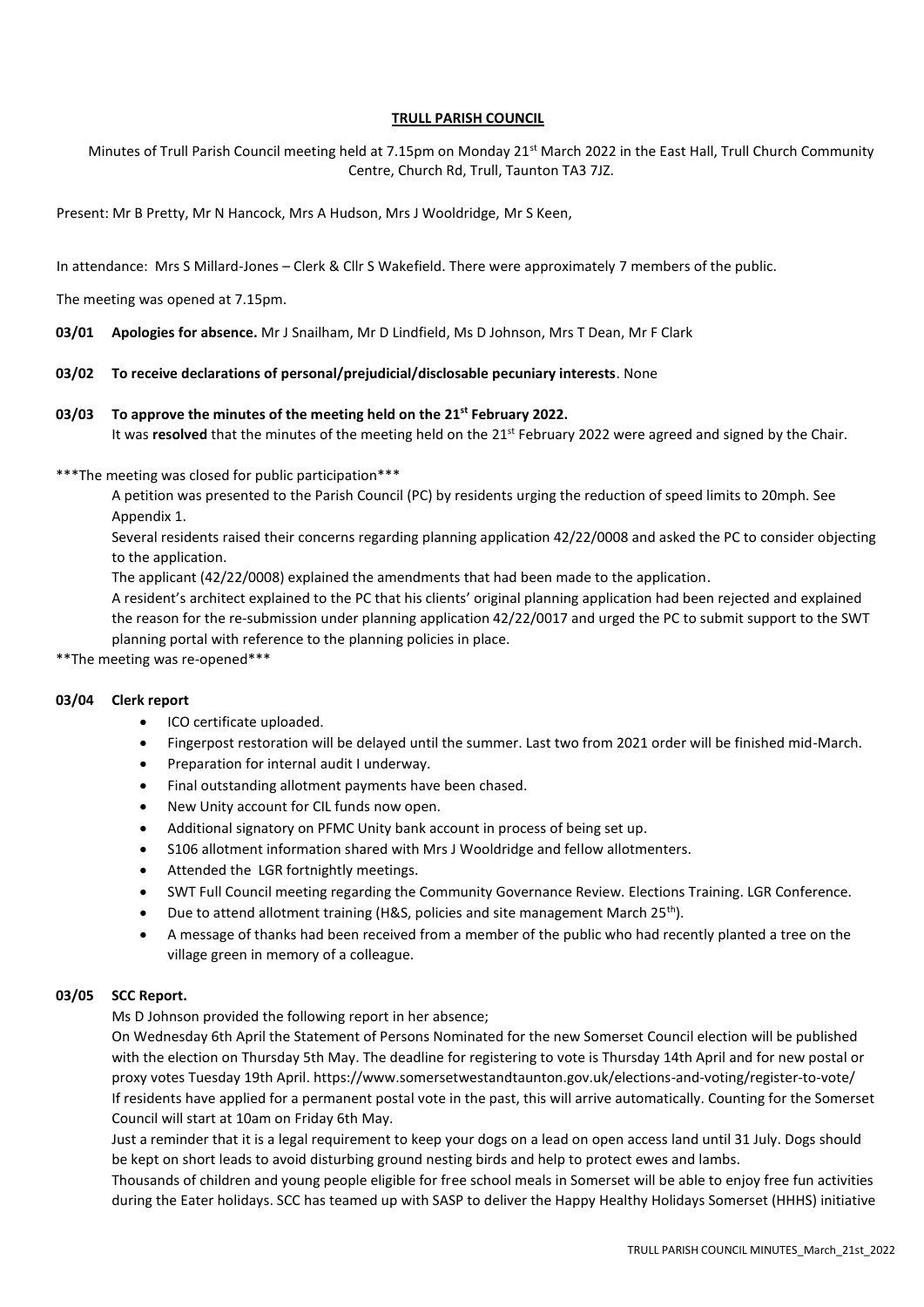across the county. Parents will need to get a code from their school to book the activities. Details can be found at [www.sasp.co.uk/happy-healthy-holidays.](http://www.sasp.co.uk/happy-healthy-holidays)

Support for Ukrainian refugees

Somerset County Council has committed £250,000 to support refugees fleeing war-torn Ukraine as part of a county-wide response to the humanitarian crisis.

They have announced that £200,000 would be made available to ensure any refugees in Somerset receive all the help they need. This may include access to public services, education and health support, housing, travel, food and interpretation services. Sponsoring households may also require support. A further £50,000 was pledged for a new Somerset Ukrainian support fund which is expected to be established in the coming days.

There are a number of ways you can help support Ukrainian refugees.

The Government has announced a new sponsorship scheme called Homes for Ukraine. You can find out how you can offer a home to a Ukrainian family and register your interest on the Homes for Ukraine website.

You can find FAQs about the Homes for scheme on the Gov.uk website.If you're not able to sponsor a family but are looking for other ways to support Ukrainian refugees, you can find out about what to consider when donating and where to donate on the Gov.uk website.

Local charities include:

Charis Refugees

Refugee Aid from Taunton (RAFT)

Taunton Welcomes Refugees (TWR)

Langport Area Refugee Action (LARA)

Refugee Action in Somerset East (RAISE)

This is a fast moving situation, but you can stay up to date with the latest developments in Somerset at www.somerset.gov.uk/refugee-resettlement.   

Local councillors had a very successful visit to the Orchard Grove Development Site to see the area where the new Orchard Grove Primary will be built. Staff involved in the project from SCC, SWT and Brookbanks (the developers) attended and were very helpful in answering councillors' questions. It was quite a mud bath on site and sad to see the loss of the green spaces. However, the new carbon neutral school is an exciting project.

I continue to attend meetings at SCC where the future framework for the county is being discussed and planned. We await further clarity on how the Local Community Networks ( LCN's) will be operating and which other parish councils will join Trull in its LCN. We know that planning will not be part of the LCN's work, but that there will be opportunities for parish councils to take on further roles in the management of local services.

The issues with the closure of the Honiton Road at Staplehay seem to have eased a little. Caution must be used however for anyone walking or cycling on the surrounding lanes.

Please continue to seek my support with any local issues.

#### **02/06 SWT Report.**

Cllr S Wakefield provided the following report;

A reminder, as reported to you last month, that there will be a new opportunity for financial support with installing Electric Vehicle Charging points launching in March with Parish Councils able to apply for £1,500. It is likely that any installation will need to be completed by March 2023. I would urge the PC to have another go at installing some in the parish.

Community Governance Review: As you may be aware, a special meeting of the SWT Council held on 3rd March considered the proposed new boundaries for Taunton Town Council (a report from a working group of councillors) which are somewhat larger than the currently unparished area of Taunton. The Council agreed to take matters forward to the second consultation stage which I reiterate will be open and genuine and will consider the views of residents and parish councils too. Trull PC will have to decide whether it wants to remain with its present boundaries except for the Orchard Grove Development or whether it wants the boundary to be set elsewhere.

Government has now passed the Structural Change Order (SCO) that creates the legal basis for a new unitary council in Somerset. It is now the law that a new single new unitary council – Somerset Council – will be responsible for providing both county and district council services from 1 April 2023, and that town and parish council elections together with the unitary elections will all take place on 5 May this year. Nomination papers for candidates for all councils will need to be submitted in person by 5 April.

Those eligible to receive the £150 energy council tax rebate ((bands A-D) are reminded that the quickest way to receive this is to set up a direct debit for council tax payments. To set one up call 0300 304 8000.

SWT RANKED TOP IN CLIMATE EMERGENCY: Somerset West and Taunton has been ranked as the top UK performing council in analysis by the campaign group Climate Emergency UK. The council scored above 90% in the Council Climate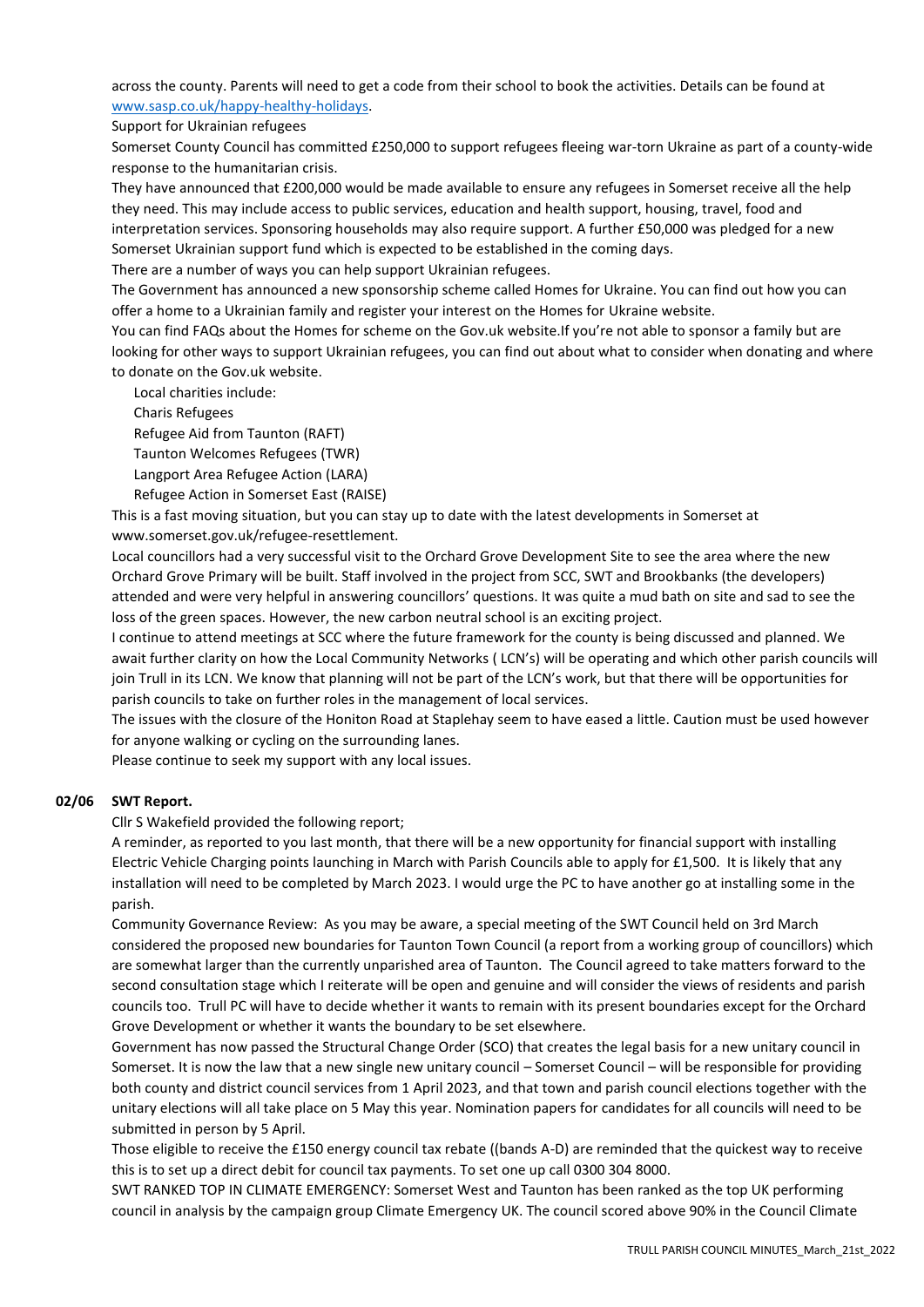Plan Scorecards, and was identified as one of the few councils to plan for improvement of biodiversity as part of its declaration of an ecological emergency. Dixie Darch is the Executive Member for Climate Change and said: "We are beyond proud to be the top-ranking district council in the UK. We are committed to creating a more sustainable future for everyone, putting climate and environmental responsibility at the heart of everything we do. This involves direct action and policy, partnership working, enabling organisations and communities, leading by example and supporting individuals. The challenge has never been greater for local councils, it is essential we rise to that challenge." SWT TO PLANT 190 TREES FOR THE QUEEN'S PLATINUM JUBILEE: Somerset West and Taunton Council is planting 190 trees as part of a nationwide project to commemorate HM Queen Elizabeth II's Platinum Jubilee. Known as the "Queens Green Canopy", the project encourages individuals and organisations to plant trees across the UK as a tribute to the Monarch's 70 years on the throne and to mitigate climate change. To support the project, SWT has allocated land in its parks and open spaces for tree planting in Hawthorn Park, Taunton and at Culvercliffe, Minehead. The planting and subsequent maintenance work of Taunton and Minehead is being undertaken by SWT's Open Spaces Team. Both schemes serve to provide wildlife rich habitats, as well a glorious palette of colours that change throughout the year. REGISTER IN TIME FOR ELECTIONS THIS MAY: Voters in Somerset West and Taunton are being reminded to make sure they are registered to vote and able to take part in local elections for the new unitary council for Somerset, and town and parish councils, on Thursday 5th May. Research shows that young people, students and recent home movers are particularly less likely to be registered to vote. So, if you have moved house recently, then make sure you're registered correctly. These crucial elections are for the councillors at county level who will oversee the transition to a new unitary council. The town and parish councillors elected have a vital role too, ushering in a new era of community empowerment. They will be pioneers, drawing on an array of new opportunities, driving real change locally. If you're not registered, you won't be able to have your say on issues that directly affect your day-to-day life in Somerset. It's quick and easy to register to vote, but after the deadline of 14th April, it will be too late. To register to vote, visit register-to-vote before midnight on Thursday, 14th April or contact elections@somersetwestandtaunton.go.uk

## **03/07 Community Governance Review** (R) To consider next stages of the consultation and action required.

Cllr Dean had emailed the chair requesting that the item be deferred until May and to consider the following: 1. Writing to complain to SWAT that the PC's consultation comments were not properly described and discussed under the heading for the Parish. It looked like the PC had made no response at all.

2. Agreeing to a schedule of consultation with the Parish before and during the official consultation period of June and July.

3. Taking planning advice on the implications of the removal of the Urban Extension from our Parish in terms of CIL payments and how that will impact on our infrastructure costs.

4. Taking advice on how the Neighbourhood Plan will be affected by the Parish being divided up.

It was resolved to approve that Ms Dean to write a complaint on the behalf of the PC regarding the poor representation and to defer the matter until the May meeting.

## **02/08 Elections. Dates and process.**

Nomination forms to be submitted by hand by 4pm Tuesday 5<sup>th</sup> April to the Returning Officer at Deane House. Statement of persons nominated will be at 4pm 6<sup>th</sup> April. Nomination forms available on the PC website, SWT and Clerk. Pre-election period is from  $21^{st}$  March to 5<sup>th</sup> May. Code of Recommended Practice on Local Authority Publicity – circulated.

To note that the outgoing chair is expected to attend the Annual Parish Council Meeting in May. If resigned, he no longer has a vote, but does get a casting vote if there is more than one candidate. If Chair doesn't wish to attend, this can this be done by the vice chair.

## **03/09 Planning**

**42/22/0008** Application for approval of reserved matters, following outline application 42/19/0045, for the appearance, landscaping, layout and scale for the erection of 1 No. dwelling on land to the north west of Applecombe Cottage, Wild Oak Lane, Trull (resubmission of 42/21/0047). To object 4 in support and 1 abstention. To object on the following grounds; 1. It is against the core strategy DM1 (d) which states; the appearance and character of any affected landscape, settlement, building or street scene would not be unacceptably harmed by the development; 2. Overlooking and loss of privacy for Applecombe Cottage. 3. There is no design and access statement as required.

**42/22/0014** Erection of a single storey extension to form annexe to the side of Steart Barton, Stolford Lane, West Buckland. To support

**42/22/0009/10T** Application to fell one Lawson Cypress tree included in Taunton Deane Borough (Pitminster No.2) Tree Preservation Order 1984 at 4 Southwell, Trull (TD315). No comment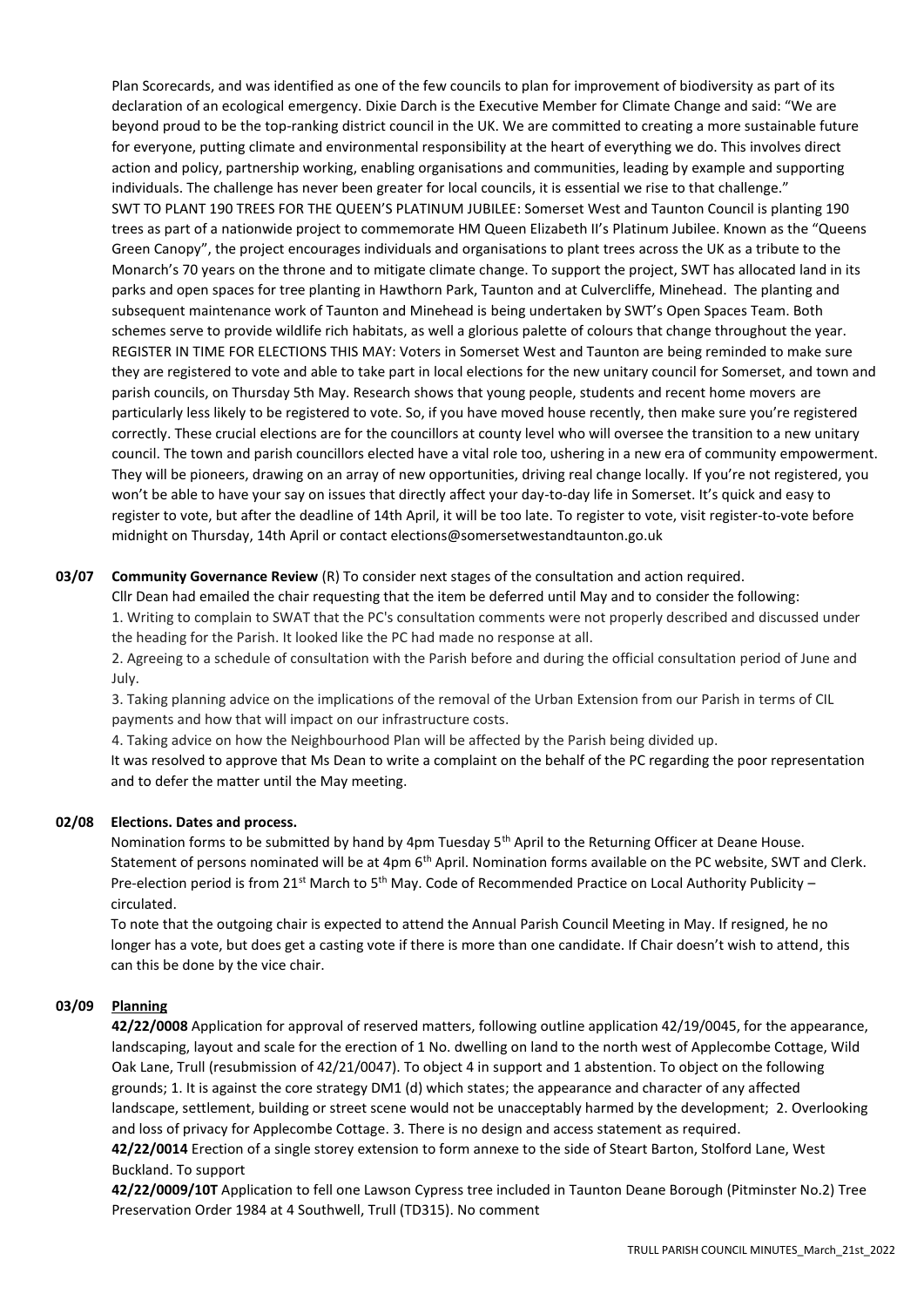**42/22/0011/12/LB.** Erection of garden structure in the rear garden of Trull Green Farm, Dipford Road, Trull. To support **42/22/0015** Erection of 1 No. dwelling (to replace the approved Class Q prior approval 42/21/0041CQ) with associated works and alteration to access route at Chilliswood Farm, Chilliswood Lane, Trull. Permission granted under permitted development. Falls outside of the settlement limits. Highways state no permitted access. Needs full application. To object on the following grounds; 1. Falls outside of settlement limits, so against Core Strategy Policy DM2. 2. Loss of agricultural land

**42/22/00016** Variation of Condition No. 02 (approved plans) of application 42/21/0050 for changes to the plans and elevations at 1 Lipe Hill Cottages, West Buckland. To support

**42/22/0017** Erection of a first floor with various alterations at Hillbrook Lodge, Dipford Road, Trull (resubmission of 42/21/0012) To support on the following grounds; it will enhance and update the property by creating a lifetime home that fulfils the needs of both current and future occupants, whilst at the same time, future proofing and improving the sustainability of the property. The application allows the applicant to remain in their home by default within their community. Please note that due to there being no planning site notice, residents may not be aware that further requirements are required.

**42/22/0018** Erection of a single storey extension to the side, a two-storey extension to the rear, conversion of loft and erection of dormer to the rear and replacement of garage with the erection of a double garage with associated works at Kelmscott, Wild Oak Lane, Trull To support. 4 in favour. Mr S keen to object.

## **Report on applications considered under delegated powers**

**42/22/0006/7LB** Erection of external canopy with associated porch, installation of 1 No. window and 2 No. doors with internal alterations and removal of small store at The Lawn, Dipford Road, Trull – To support

# **Report on decisions by SWT**

**42/21/0082** Removal of Condition No. 07 of application 42/89/0048 (agricultural tie) at Hunters Oak, Sweethay Lane, Trull - Refusal

**03/10 Speed Indicator Device (R)** To consider recommendations of the Speed Management Working Group. To approve a letter being written to SCC. To approve the purchase of a Speed Indicator Device.

Mr S Keen had circulated a report ahead of the meeting: 20mph limits have been a subject that the PC has discussed many times over the years. The last time a 20mph zone was looked at was when the PC submitted a bid to the Climate Emergency Fund which at the time the PC supported and was ultimately unsuccessful in March 2021. Since then and in response to concerns raised by local residents regarding the speed of traffic traveling along Amberd Lane and Honiton Road the PC paid to implement a speed measurement site in both Amberd Lane and Honiton Road. The data showed that in both locations there is a significant number of speeding vehicles. This note looks to outline what a 20mph zone is and the next steps.

## What is a 20mph zone?

20mph zones use traffic calming measures to reduce the adverse impact of motor vehicles on built up areas. The principle is that the traffic calming slows vehicles down to speeds below the limit, and in this way the zone becomes 'selfenforcing'. Speed humps, chicanes, road narrowing, planting and other measures can be introduced to both physically and visually reinforce the nature of the road.

There are examples in Somerset such as Creech St Michael. Somerset are committed to implement outside a run of schools around the county.

## 20 mph Zones positives

There is a large body of evidence from a wide range of sources that outline the positive impact of 20mph zone which has seen many cities such are Bristol and Brighton implement area-wide 20mph limits.

The Royal Society for the Prevention of Accidents(RoSPA) strongly supports the use of 20mph zones as they are an effective means of reducing road crashes and casualties. They are very effective at protecting our most vulnerable road users, including children, pedestrians and cyclists, and significantly decrease the risk of being injured in a collision. RoSPA encourages their greater use, especially in residential areas.

An online petition had been submitted earlier in the meeting by residents requesting that the PC approach Somerset County Council to undertake a feasibility study. If they are unwilling to undertake this then the working group would like to get quotes from a professional to undertake a study to allow a case to be made and scheme implementation costs to be generated.

It was **resolved** to submit a request to SCC for a feasibility study as the first stage to obtaining 20mph zones and to obtain quotes for the PC's consideration if SCC were not in support. This request would be put together by Mr S Keen and Ms D Johnson and submitted by the Clerk on the PC behalf.

## **03/11 Trull Comeytrowe Development (R)** To consider the report from the Working Group and the letter to the LLFA. The letter had been circulated ahead of the meeting prepared by Mr A Kent. It was **resolved** to submit this letter on the behalf of the PC.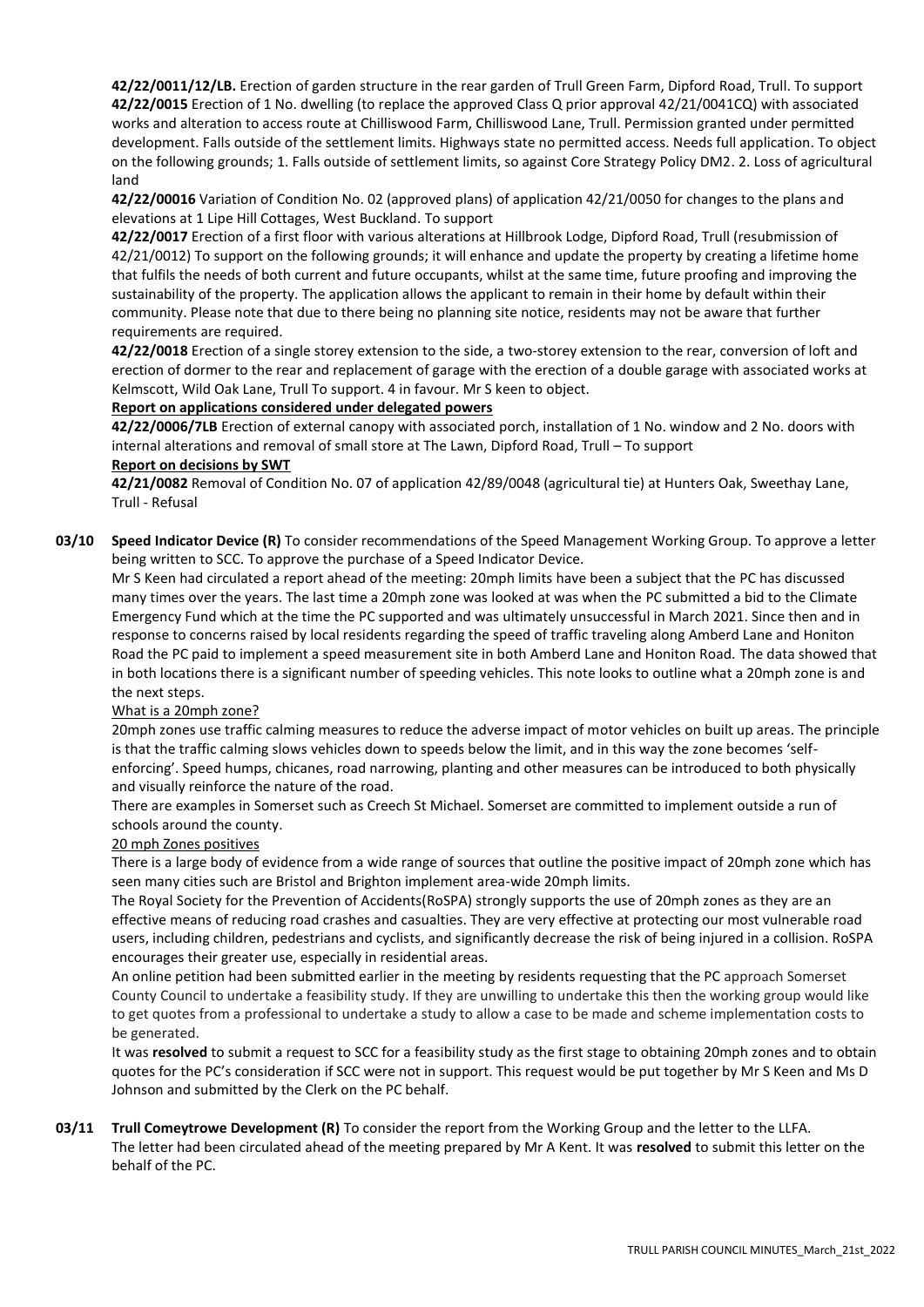**03/12 Social media -** To consider the creation and maintenance of a Trull Parish Council Facebook profile (R) and to approve the Terms of Reference.

Members had put together some suggestions for the PC Facebook page:

- The Facebook page will be used as a digital notice board. Its purpose will be to extend information and news into the Parish; to improve community engagement; and to raise awareness of what the Council does.
- There will be two admins for security and access (ideally Sammie and one other), and only the admins will be able to post.
- Comments will be disabled.
- Parishioners will be able to engage by messaging the page and if they have something important to add to a post the admin will share their comments.
- We suggest at least one post per week, ideally two.
- Have a FB page item at each PC meeting and choose some posts for the month. Get them into a shared online list that people can regularly add to, then the admin person won't feel under pressure to keep trying to create content.
- Set the page up as a 'government organisation' (one of the options).

Ideas of subject 'buckets' for posts: News: roadworks, grants, new developments, working group set up and action, new playground stuff etc etc. Achievements: Planting bulbs, fundraising.

Requests for help: gardening, help with the Memorial Hall, Speed Watch etc.

Politics: The election (how to get involved), who's elected. Etc. CIL info (how will it be spent? How can people get involved to discuss how it's spent.) Facts and stats about how budget is spent – e.g. grass cutting etc.

Council promotion: Meet your councillors – video blog interview or written piece on the website linked to a post on FB – Meet Councillor…… - Get councillors talking about what they do and what they'd like to achieve. Facts and Stats: Did you know? Info about the parish and the village.

Promotion of local business – Linked to one page list on the website and open to any business in the Trull Parish area to list their name, address, web link (optional)

It was **resolved** that the Clerk work with members to get the PC Facebook page set up and to include on the next few agendas regarding content.

**03/13 TPO Working Group report (R)** To consider recommendations To defer to next meeting.

## **03/14 Creating a B-Line across the Parish (R)**

Mrs A Hudson had been contacted by Queens to consider planting (see email from Queens forwarded by Ann). It was **resolved** that the Clerk would make contact with Queens and inform them that the PC is in support of the initiative and to clarify exactly what the PC can do.

## **03/15 Tree Maintenance Working Group**

Mr B Pretty explained to members that he had concerns regarding the maintenance of the trees within the village in the coming years and proposed that a working group to be created in order maintain the trees within the village. There are four members of the public who are interested in helping; Charles Maddran, Linda Brierley, Alison Saltrese and Jane Sherwood.

It was **resolved** that Mrs A Hudson would oversee the Working Group and that the Clerk would put together a Terms of Reference for adoption at the April meeting.

**03/16 Confidential session.** To discuss and approve the Clerk Annual Salary Award back pay and new rate for CILCA qualification (SCP 19).

In accordance with the Public Bodies (Admission to Meetings) Act 1960, it was **resolved** to exclude the public and press for this confidential session. The Clerk also left the room.

It was **resolved** to approve the Clerk Annual Salary Award back pay 20/21 and new Spinal Column Point 19 rate due to completion of the CILCA qualification.

## **03/17 Finance (R)**

**a. Approval of Payments & Receipts.**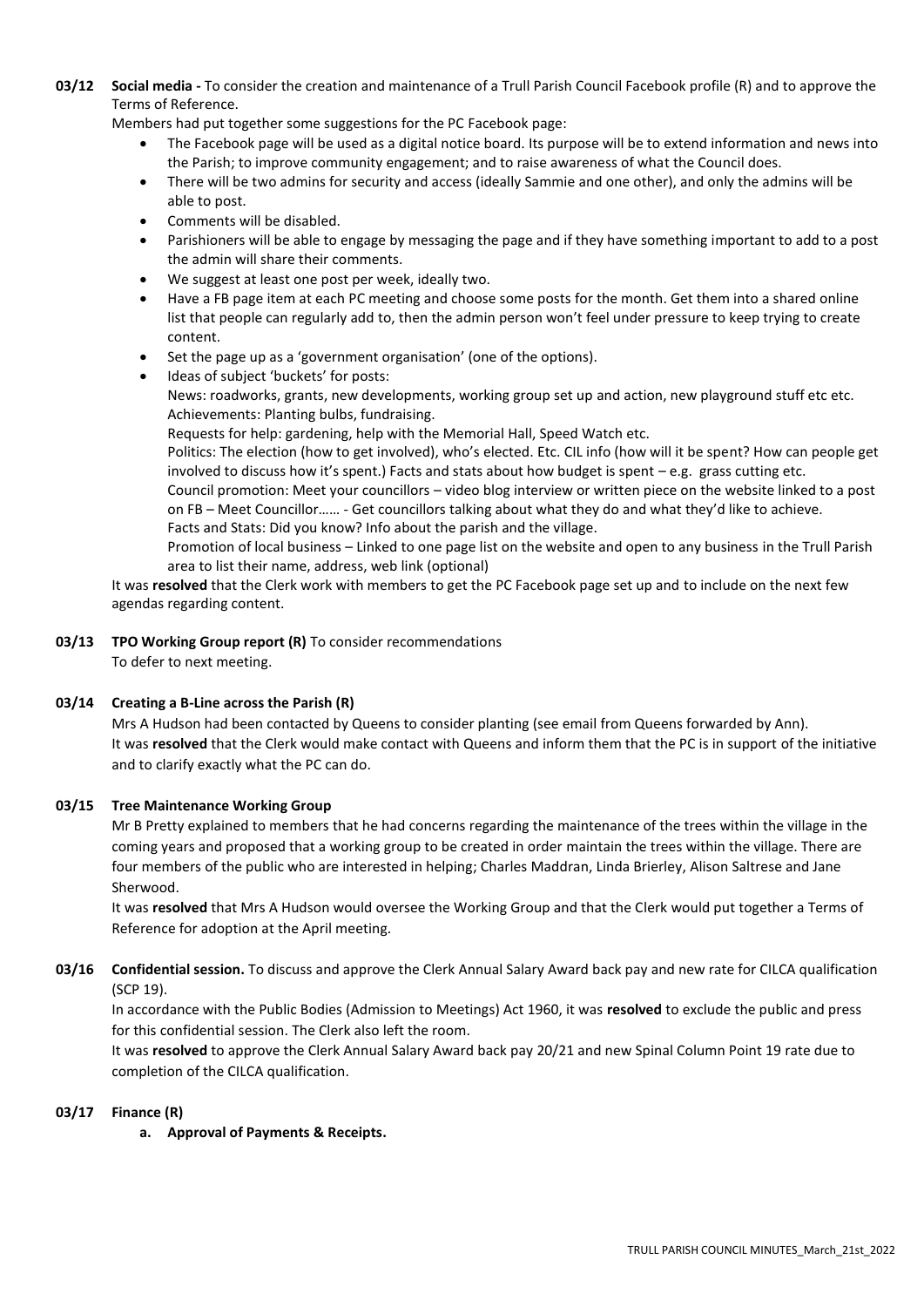Payments

| To whom              | <b>Account</b> | <b>Description</b>      | <b>Net</b> | <b>VAT</b> | <b>Total</b> |
|----------------------|----------------|-------------------------|------------|------------|--------------|
| S Millard-Jones      | <b>TPC</b>     | Salary,                 | £1,198.64  | £4.74      | £1,203.38    |
|                      |                | Homeworking &           |            |            |              |
|                      |                | mileage, PAYE, NI       |            |            |              |
|                      |                | & pension               |            |            |              |
| Somerset Forge       | <b>TPC</b>     | Fingerposts             | £1,265.00  | £253.00    | £1,518.00    |
| Water2Business       | <b>TPC</b>     | Allotments              | £29.02     | £          | £29.02       |
| The Old Well         | <b>TPC</b>     | Planters for the        | £891.59    | £178.32    | £1,069.91    |
|                      |                | <b>KGV</b>              |            |            |              |
| <b>B</b> Pretty      | <b>TPC</b>     | Plaque                  | £91.00     | £          | £91.00       |
|                      |                | <b>Sleepers</b>         | £114.84    | £22.97     | £137.81      |
|                      |                | Sign                    | £25.00     | £5.00      | £30.00       |
|                      |                | Mileage                 | £40.50     | £8.10      | £48.60       |
|                      |                |                         | £271.34    | £36.07     | £307.41      |
| <b>Red Cross</b>     | <b>TPC</b>     | <b>Donation Ukraine</b> | £200.00    |            | £200.00      |
|                      |                |                         |            |            |              |
| <b>EDF</b>           | <b>PFMC</b>    | 12 Feb 16 Feb           | £34.91     |            |              |
| S Millard-Jones      | <b>PFMC</b>    | Cleaning products       | £23.77     |            |              |
| Water2Business       | <b>PFMC</b>    | Water                   | £80.87     |            |              |
| M Kavanagh           | <b>PFMC</b>    | Cleaning                | £168.75    |            |              |
|                      |                | Feb/March               |            |            |              |
| <b>Memorial Hall</b> | <b>PFMC</b>    | Hall hire               | £13.50     |            |              |
|                      |                |                         |            |            |              |

## Receipts

| Bank Interest - February | <b>TPC</b>  | £0.27     |
|--------------------------|-------------|-----------|
| Allotments               | <b>TPC</b>  | £42.00    |
| <b>HMRC</b>              | <b>TPC</b>  | £1,704.75 |
|                          |             | £1,742.02 |
| Hires - February         | <b>PFMC</b> | £812.50   |
|                          | <b>PFMC</b> | £812.50   |

It was **resolved** to pay the above by cheque/internet banking

## **b. Approval of the bank reconciliation**

As of the 28<sup>th</sup> February; Treasurers Account: £70,041.81 Main Account: £34,020.96 Covid Account: £188.52 TOTAL: £104,251.29 It was **resolved** to approve the bank reconciliation.

**c. To consider the request from the PFMC for planters.**

Permission has been given by SCC to place a chicane on the footpath at the end of the pavilion building. The PFMC asked that the PC cover the cost of the sleepers and the planters. It was **resolved** to approve the cost of £1,069.91 + £91.00(delivery).

- **d. To approve the SWT quote for bin emptying at £6.66 per empty.** It was **resolved** to approve the expense at £2,077.92 versus the allocated budget of £2,000.
- **e. To approve the transfer of CIL money to the Unity bank account** It was **resolved** to approve the transfer of £52,794.34 from the Lloyds account to the Unity account in order to keep the CIL money separate from PC funds.
- **f. To consider a donation for Ukraine work for refugees.** It was **resolved** to round up the ringfenced Covid money to £200 and to a make a donation to the Red Cross.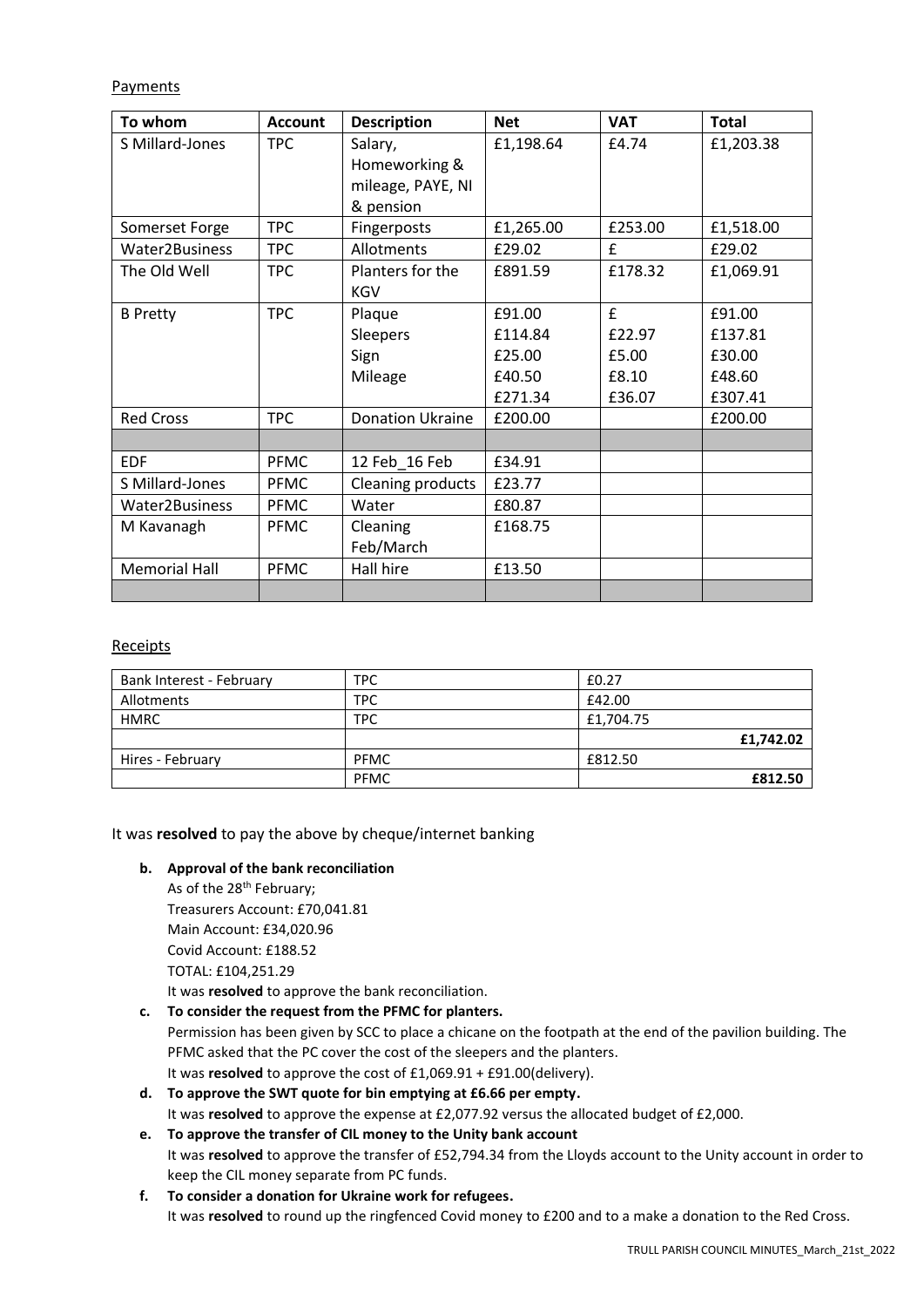#### **03/18 Audit actions(R)**

- **a. To appoint the Internal Auditor**
	- It was **resolved** to appoint Jill Larcombe as the internal auditor.
- **b. To approve the General Reserves Policy (R)**
	- It was **resolved** to approve and adopt the General Reserves Policy.
- **c. To adopt the Data Protection Policy (R)**
- It was **resolved** to approve and adopt the Data Protection Policy.
- **d. To adopt the Grants Awarding Policy (R)To approve the amended Financial Regulations (R)**  It was **resolved** to approve and adopt the amended Financial Regulations. The Clerk to ensure all policies are made available on the website.
- **03/19 Correspondence**

None

- **03/20 Items for the next meeting/agenda.**
	- The mower  $-$  allotments
- **03/21 Date for the next Meeting**  Annual Parish Meeting April 25th 6.30pm followed by the Parish Council meeting at 7.15pm.

There being no further business, the meeting was closed at 9.15pm

Chair Signature………………………………………………….Date…………………………………………..

#### **Appendix 1**

Good Evening Ladies and Gentlemen of the Parish Council.

Thank you for the opportunity to address you this evening.

Ann Bradford and I, as residents of Amberd Lane are pleased to present a petition for a speed reduction

and for a 20mph zone on Amberd Lane and Spearcey Lane.

We have personally canvassed 110 residents, and collected comments from 104 concerned residents of

Amberd Lane, Spearcey Lane and the adjacent feeder Lanes in the form of a petition requesting action for

the speed limit to be reduced to 20 mph to slow traffic down. These comments are unrelated to the

temporary closure of the Honiton Road. Only 6 residents did not sign the petition.

Residents feel the present 30mph speed limit is too fast and unsafe for people walking down our lanes

where there are no footpaths and with vehicles driving too fast and too close.

All Pedestrians including children who walk or cycle to school and people with reduced mobility, visual and hearing impairment are at risk from traffic hazards.

Lower speeds mean fewer serious accidents and a beneficial impact on air quality and climate change.

The use of the lanes by increased numbers of speeding large lorries and commercial vehicles has added to

the danger to residents and pedestrians.

This is further compounded by the very many concealed driveways and junctions onto Amberd Lane with